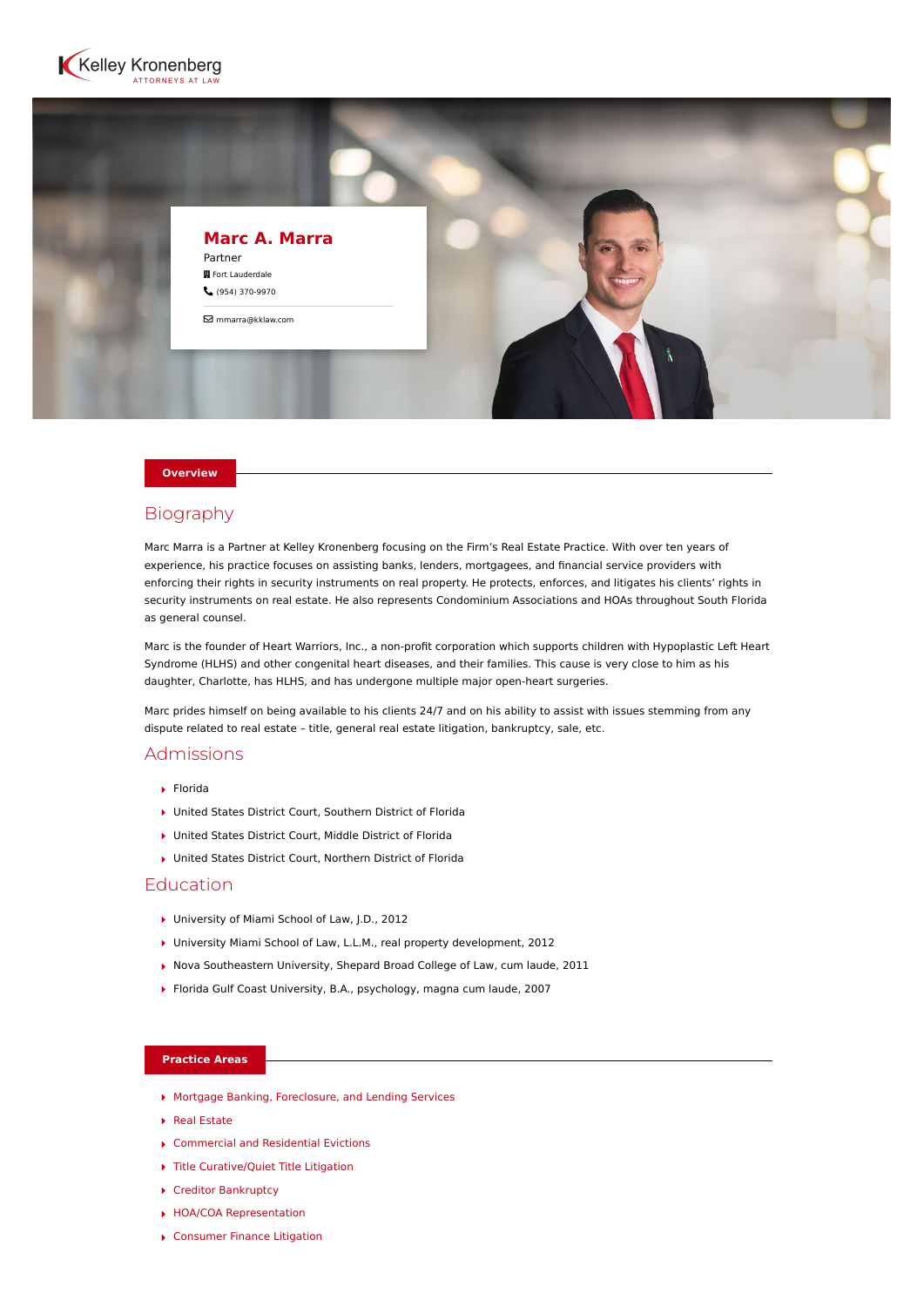### Awards

- Best Lawyers: Ones to Watch, Banking and Finance, 2021 2022
- ▶ Broward County Bar Association, "Top 40 Under 40", 2021
- ▶ Super Lawyers Magazine, "Rising Star", Real Estate, 2018 2022



# Associations

#### **Professional Associations**

- ▶ Broward County Bar Association, Director
	- West Broward Section
		- Co-Chair, 2020 Present
		- Vice-Chair, 2018 2020
- ▶ Broward County Hispanic Bar Association, Director
- Florida Bar, Member
	- Voluntary Bar Liaison Committee, 2021 2022
	- Wm. Reece Smith, Jr. Leadership Academy, Fellow, 2021 2022
	- Mental Health and Wellness of Florida Lawyers Committee, 2020 2022
	- Seventeenth Judicial Circuit of Florida, Grievance Committee "I", 2021 2024
- Nova Southeastern University, Shepard Broad College of Law, Alumni Association (Broward), President, 2017- 2020

### **Community**

Heart Warriors, Inc., Founder

### Speaking Engagements

Moderator, [Broward County Bar Association: Meet the Judicial Candidates, Circuit Judge Group 50,](https://www.browardbar.org/meet-the-candidates/judicial-election/) June 2020

#### Media

- [Quoted, "The Florida Bar WM. Reece Smith, JR. Leadership Academy Class IX: Getting Real About Mental](https://www.floridabar.org/the-florida-bar-news/the-florida-bar-wm-reece-smith-jr-leadership-academy-class-ix-getting-real-about-mental-health/) Health," The Florida Bar News, April 2022
- Featured, ["Lawyers in Love: The Joys and Perils of Attorney Coupledom,](https://www.law.com/dailybusinessreview/2022/02/14/lawyers-in-love-the-joys-and-perils-of-attorney-coupledom/?kw=Lawyers%20in%20Love:%20The%20Joys%20and%20Perils%20of%20Attorney%20Coupledom%20?%20Daily%20Business%20Review)" Daily Business Review, February 2022
- ▶ Featured, ["Kelley Kronenberg Real Estate Practice Group](https://go.epublish4me.com/ebook/html/10107259?mc_cid=eb2a04881f&mc_eid=fa62c52f07#page/24)," South Florida Business and Wealth, January 2022
- **▶ Featured, ["Eight Kelley Kronenberg Lawyers Listed in the 2019 Florida Super Lawyers Magazine",](http://southflorida.citybizlist.com/article/554906/eight-kelley-kronenberg-lawyers-listed-in-the-2019-florida-super-lawyers-magazine)** *Attorney at Law* Magazine, June 13, 2019
- ▶ Featured, ["Eight Kelley Kronenberg Lawyers Listed in the 2019 Florida Super Lawyers Magazine](https://www.sun-sentinel.com/business/jobs/sfl-people-on-the-move-ugc-photogallery.html)", Sun-Sentinel, June 13, 2019
- ▶ Featured, ["Eight Kelley Kronenberg Lawyers Listed in the 2019 Florida Super Lawyers Magazine",](https://www.tampabaynewswire.com/2019/06/14/eight-kelley-kronenberg-lawyers-listed-in-the-2019-florida-super-lawyers-magazine-78287) *Tampa Bay* Newswire, June 14, 2019
- ▶ Featured, ["People on the Move"](https://www.sun-sentinel.com/business/jobs/sofla-ugc-photo-kelley-kronenbergs-louis-reinstein-elected-t-2019-04-22-photo.html), Sun-Sentinel, May 5
- ▶ Featured, ["Kelley Kronenberg's Marc A. Marra Elected to Broward County Bar Association Board",](https://www.sun-sentinel.com/business/jobs/sofla-ugc-photo-kelley-kronenbergs-kyle-s-roberts-elected-t-2019-04-22-photo.html) Sun-Sentinel, April 8, 2019
- **Featured, ["Kelley Kronenberg Lawyers Elected to Broward County Bar Association Boards](https://attorneyatlawmagazine.com/kelley-kronenberg-lawyers-broward-county-bar-association-board)",** *Legal Learning Series***,** April 21, 2019
- Featured, ["Kelley Kronenberg Lawyers Elected to Broward County Bar Association Boards",](https://attorneyatlawmagazine.com/kelley-kronenberg-lawyers-broward-county-bar-association-board) Attorney at Law Magazine, April 8, 2019
- ▶ Featured, ["Kelley Kronenberg Lawyers Elected to Broward County Bar Association Boards",](https://southflorida.citybizlist.com/article/541783/kelley-kronenberg-lawyers-elected-to-broward-county-bar-association-boards) CityBizList, April 8, 2019
- ▶ Featured, "Kelley Kronenberg Lawyers Listed in the 2018 Florida Super Lawyers Magazine", Tampa Free Press, June 23, 2108
- ▶ Featured, ["Four Kelley Kronenberg Lawyers Listed in the 2018 Florida Super Lawyers Magazine"](http://www.sun-sentinel.com/business/careers/sofla-ugc-photo-four-kelley-kronenberg-lawyers-listed-in-the-2018-06-20-photo.html), Sun-Sentinel, June 21, 2108
- **Featured, ["Four Kelley Kronenberg Lawyers Listed in the 2018 Florida Super Lawyers Magazine"](https://www.tampabaynewswire.com/2018/06/20/four-kelley-kronenberg-lawyers-listed-in-the-2018-florida-super-lawyers-magazine-68852), Tampa Bay** Newswire, June 20, 2108
- ▶ Featured, ["Four Kelley Kronenberg Lawyers Listed in the 2018 Florida Super Lawyers Magazine"](http://www.attorneyatlawmagazine.com/palm-beach/four-kelley-kronenberg-lawyers-listed-in-the-2018-florida-super-lawyers-magazine/), Attorney at Law Magazine, June 19, 2108